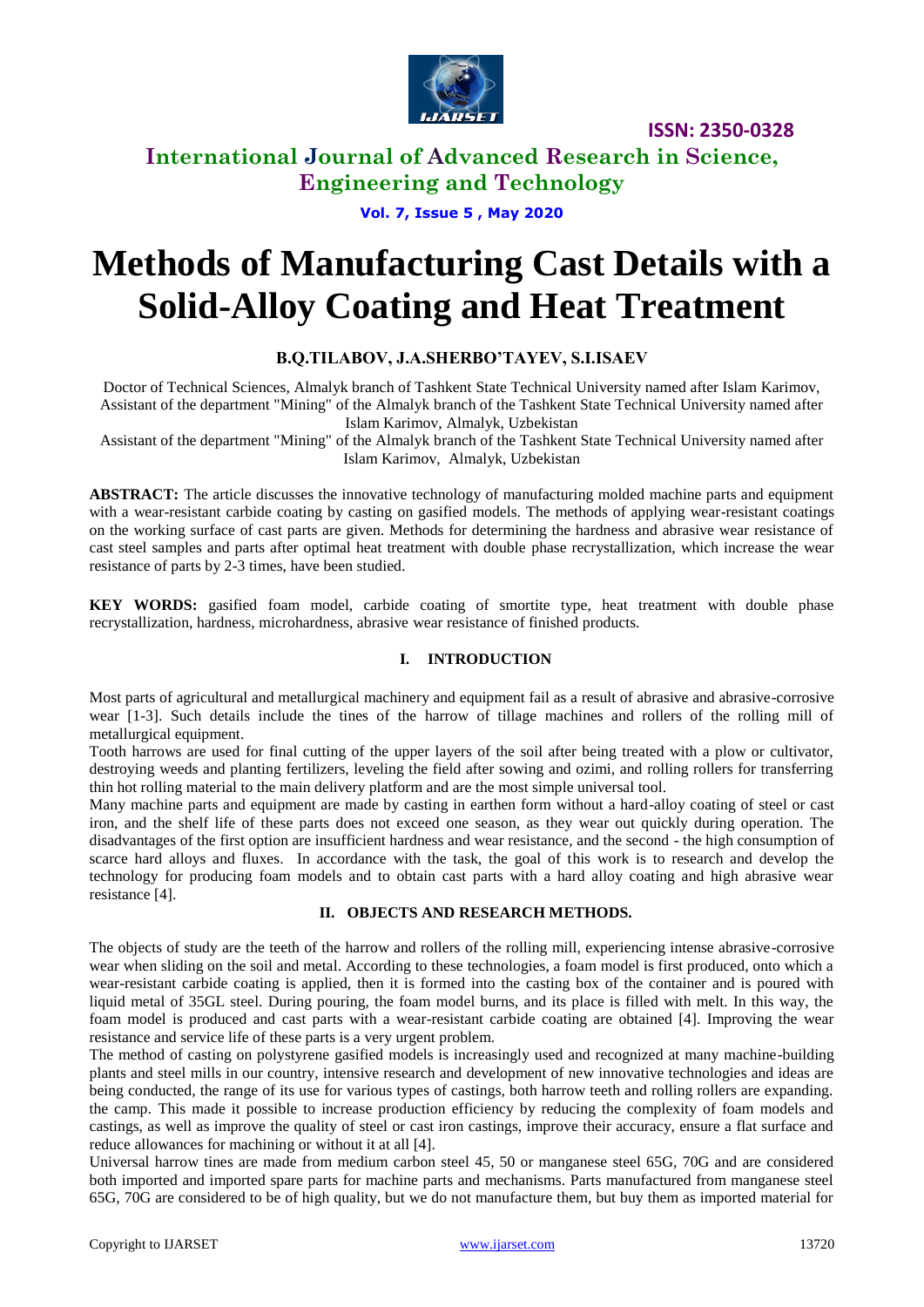

## **International Journal of Advanced Research in Science, Engineering and Technology**

#### **Vol. 7, Issue 5 , May 2020**

currency. Parts produced from medium carbon steels 45, 50 are considered good if the steels produced by us comply with GOST 1050-99. Rollers of the rolling mill are made of heat-resistant steels 12MH, 15XM, 12X13 and are both imported and imported spare parts. Heat-resistant steels have enhanced mechanical properties at high temperatures of  $500-600^{\circ}$ C. It has been established that at high temperatures the metal behaves in many ways differently than at normal or even at 300-350°C. Therefore, in materials science, special attention is paid to heat-resistant steels designed specifically for work at high temperatures. Rollers of the rolling mill are used at "Uzmetkombinat" JSC. Tooth harrows work in hard-deep and hard aggressive and soil conditions for abrasive-corrosive wear, and rolling mill rollers - at high temperatures for abrasion. Therefore, these parts fail as a result of abrasive wear. This circumstance leads to a decrease in the productivity of machinery and equipment, an increase in the consumption of spare parts and to an unjustifiably large loss of material resources and costs for repair and rehabilitation work, as well as to an excessive expenditure of labor resources.

The Department of Materials Science of the Tashkent State Technical University and Engineering Technology of the Almalyk branch of the Faculty of Energy and Mechanical Engineering of Tashkent State Technical University and the enterprise "Metallmexqurilish" HC developed technological processes for manufacturing bimetallic machine parts and equipment for various purposes using gasified models. To provide the necessary wear resistance, parts are made from medium to high carbon steels, and sometimes from cast iron. The working and formative parts of these parts are subjected to either heat treatment or they are fused with cast hard alloys. After heat treatment in these parts, low hardness and wear resistance are observed, and for surfacing, a high consumption of deficient hard alloys is necessary.

#### **III. RESULTS OBTAINED AND THEIR DISCUSSION.**

It is more rational to obtain these parts by casting on polystyrene gasifying gasified models with simultaneous application of a wear-resistant carbide coating of the type sormit of the recommended composition%:  $C = 2.5-3.0$ ; Si =  $0.7-1.0$ ; Mn =  $0.6-1.0$ ; Cr =  $25-29$ ; Ni =  $0.6-1.0$ ; S, P =  $0.03$ . Therefore, to obtain cast parts of machines, the method of casting using gasified models is used. Currently, these parts are manufactured using new innovative technologies by casting on gasified models with wear-resistant carbide coating with a layer thickness of 2.0-2.5-3.0 mm and their subsequent heat treatment with double phase recrystallization [5,6].

This method consists in the fact that the model of the future casting is made of a pre-foamed suspension polystyrene PSV (TU 6-06-1690-98) with a grain size of 3-4 mm. Polystyrene is a hard transparent plastic with a density of 1.05  $g/$ cm<sup>3</sup>. It dissolves well in aromatic and chlorinated hydrocarbons, esters, ketones, carbon disulfide, but is insoluble in lower alcohols, gasoline, and esters. In the places of contact of the granules under the action of this pressure, they are joined, and at a sufficiently high temperature up to 100-115°C granules are sintered into a monolithic uniform mass of foam. During cooling, the process of glass transition of polystyrene proceeds and the condensation of the blowing agent is similar to that in a separate granule. After complete cooling in running water, the aluminum molds open and remove the finished foam model from it. After drying, the finished models were covered with a layer of non-stick paint and after re-drying, the foam models were fastened in the container's box with the help of standpile-collector elements and a gating system. After the foam models were assembled, they were molded with dry quartz sand (1Q0315, etc.) to the top of the flask, and at the same time pneumatic vibration was compacted. The model models are arranged horizontally, and their working surface is up. For the formation of a hard-alloy wear-resistant coating in the casting process, a paste was prepared consisting of powders of hard alloy and a solution of 4% polyvinyl butyral in alcohol.

Before forming, the resulting foam models are glued together, and the glued foam models are arranged horizontally, and their working surface, coated with a hard-alloy coating, is upwards. In order to form a hard-alloy coating during the casting process, a paste was prepared consisting of powders of a hard alloy of the type sormit. These pastes were applied to the working surface of the foam model and subjected to heat drying. After drying, the foam models were again mounted in the casting box of the container. Then the flask was installed in the main conveyor and poured with liquid metal at a temperature of 1600-1650°C through the gating system with a siphon supply of metal. Molten metal was fed directly to the foam model. Under the action of this melt, polystyrene is gasified and the cavity-forming cavity is filled with a metal in composition corresponding to 35GL steel. This method produces steel casting of machine parts and equipment with wear-resistant carbide coating [4,5].

Methods of testing and research materials. This goal can be achieved as a result of independent and constant implementation of scientific, laboratory-bench and practical work. That is why in the present work the main methods of testing and researching materials for experimental analysis of cast steel machine parts and equipment made from the local production of "Metallmexqurilish" Tashkent enterprise are given. Figure 1 shows foam models and cast steel rolling mill rolls with wear-resistant carbide coating made by casting on gasified models.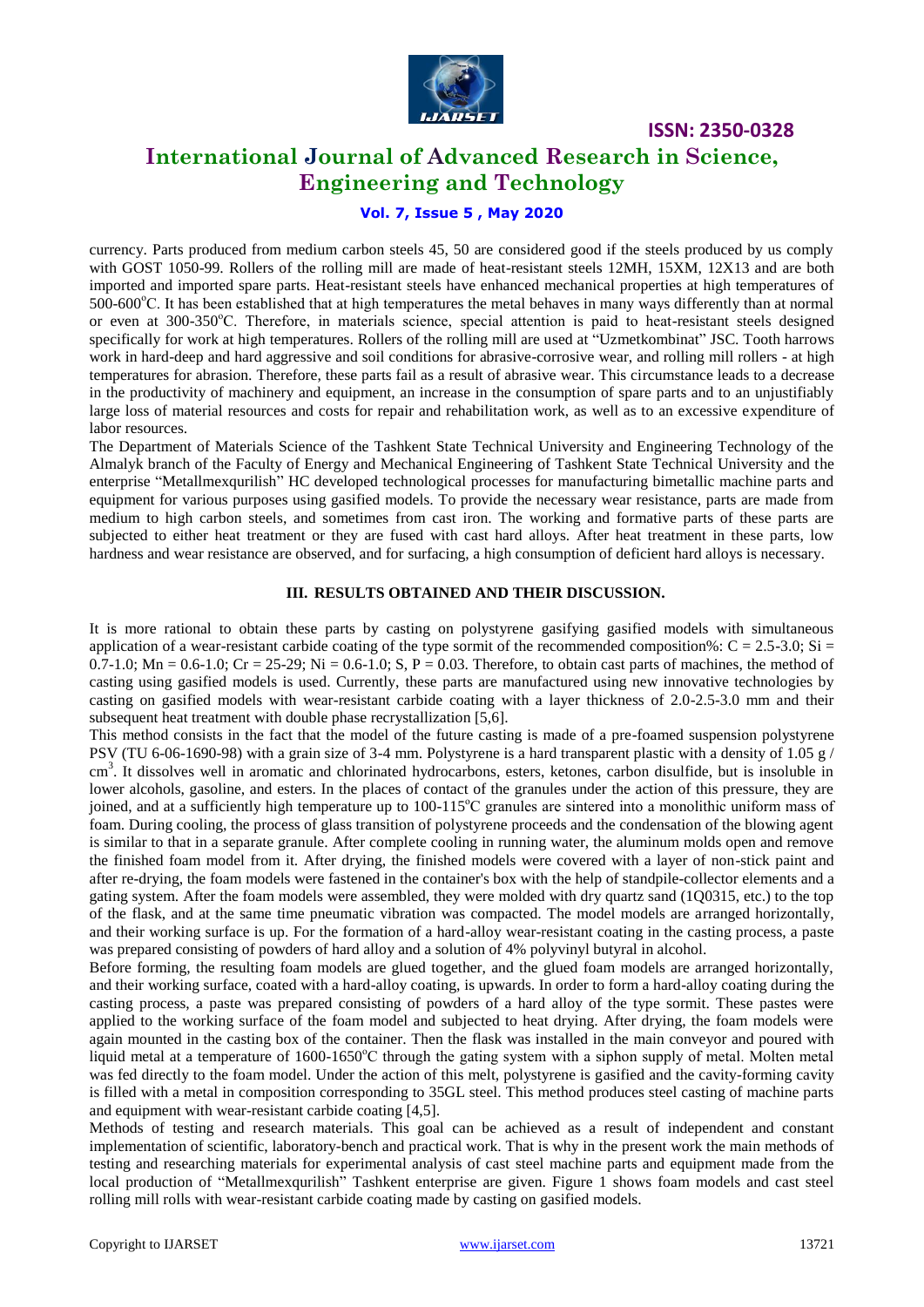

# **International Journal of Advanced Research in Science, Engineering and Technology**

#### **Vol. 7, Issue 5 , May 2020**



#### **Fig.1. Foam models of rollers of rolling mill No.КБ-10.5287 with wear-resistant carbide coating: a-foam model; b-foam models with coating on the main wearing surfaces; v-foam models for the entire wear surface; g-cast steel parts of the harrow and roller teeth with carbide coating and subsequent thermal hardening.**

In this paper, we investigated the composition of a hard alloy of the smormite type. The choice of the composition of the applied coating was made according to two criteria: 1-coating must meet the requirement of 3-5 - a fold increase in wear resistance compared with the wear resistance of the steel base; 2-coating should include affordable and inexpensive components and be distinguished by the simplicity of its application. On this basis, hard metal materials were selected as a coating on the working surface of parts.

Upon contact of the coating from the powder with liquid metal, a solid crust of the casting is formed. Then the coating was melted and after crystallization a wear-resistant carbide coating with the structure of high-alloyed white cast iron of eutectic and hypereutectic composition formed on the surface of the casting. Thus, a multi-layer wear-resistant metal composition was formed on the working surface, consisting of a high-alloyed layer of hard alloy with an eutectic and eutectic composition, rolling over into the zones of eutectoid and eutectoid steel and base metall.

The analysis of the conducted research has shown that to obtain hard-alloy wear-resistant coatings with a thickness of 2.0 to 3.0 mm, it is necessary to overheat the base metal melt to  $1650^{\circ}$ C and above. Specially made samples and parts were subjected to macro - and microstructural and X-ray structural phase analyzes, chemical and spectral analyzes, and tests for abrasive wear were carried out on the PV-7 friction machine.

The hardening heat treatment of cast specimens and parts was carried out by two quenching: the first quenching 900- 1150<sup>o</sup>C, the tempering 200-240<sup>o</sup>C, intermediate tempering 600-650<sup>o</sup>C and the second quenching 920-940<sup>o</sup>C, the vacation 230-250°C. All parts are made from local raw materials of the Republic of Uzbekistan by casting on gasified models and cast in the foundry of Metallmexqurilish with a wear-resistant carbide coating and their subsequent heat treatment with double phase recrystallization [5,7].

#### **IV. CONCLUSION**

Thus, according to the proposed technological regimes, an experimental batch of cast steel parts of the harrow teeth and rollers of the rolling mill was manufactured for carrying out production and field tests. Four batches of parts were presented for testing and their relative wear resistance was determined in comparison with serial parts. According to the obtained test results, it was established that the relative wear resistance of the experimental parts was increased more than three times as compared with the serial ones. The wear resistance of experimental parts without a carbide coating is 1.2 times, with a carbide coating 2.5-2.8 times, with a wear-resistant carbide coating after optimum heat treatment